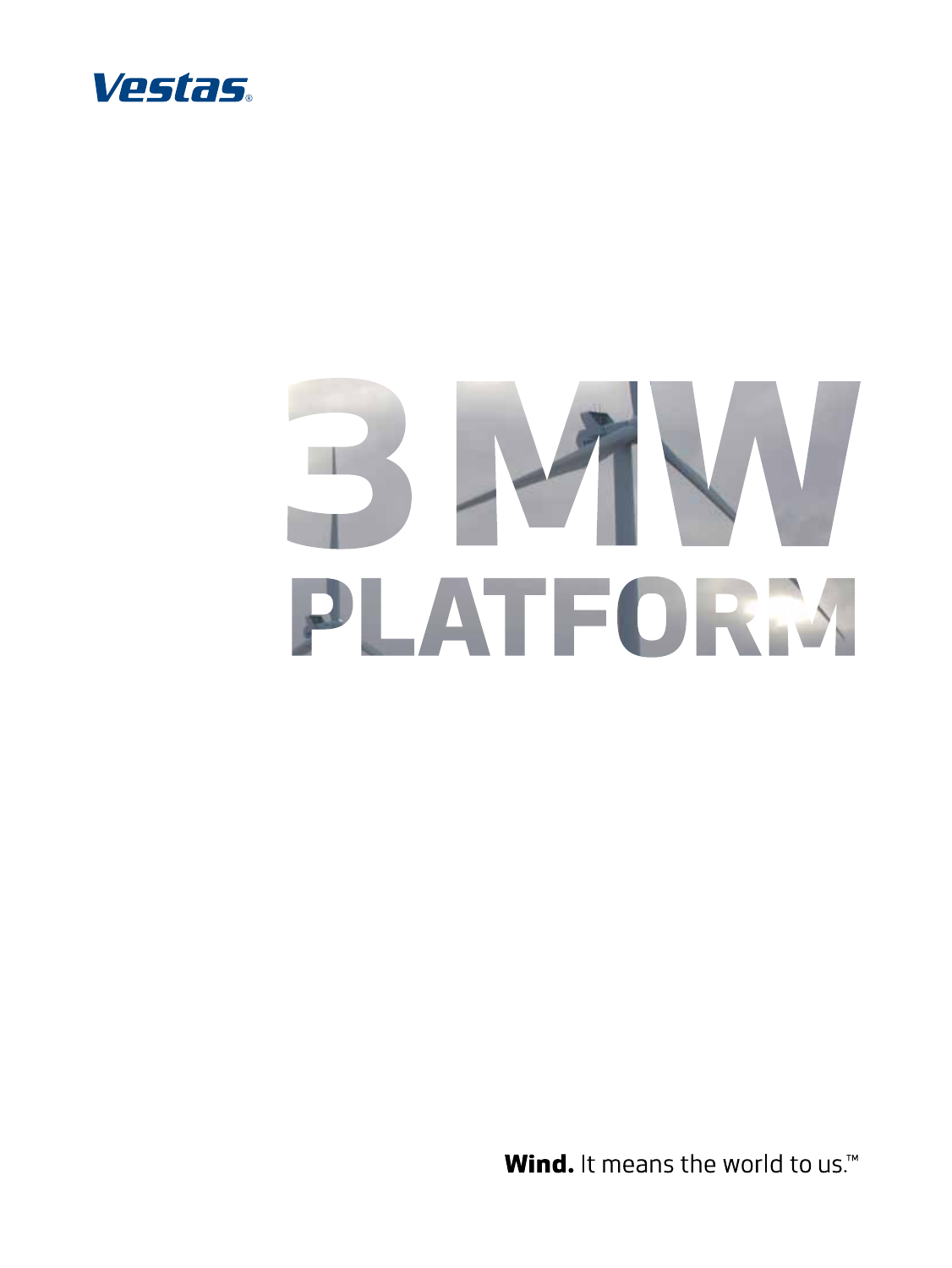# Are you looking for the maximum return on **your investment** in wind energy?

Wind energy means the world to us. And we want it to mean the world to our customers, too, by maximising your profits and strengthening the certainty of your investment in wind power.

That's why, together with our partners, we always strive to deliver cost-effective wind technologies, high quality products and first class services throughout the entire value chain. And it's why we put so much emphasis on the reliability, consistency and predictability of our technology.

These aren't idle words. We have over 30 years' experience in wind energy. During that time, we've delivered more than 55 GW of installed capacity and we currently monitor over 24,000 wind turbines across the globe. Tangible proof that Vestas is the right partner to help you realise the full potential of your wind site.

#### **What is the 3 MW platform?**

Our 3 MW platform has been optimised to 3.3 MW. The latest editions to the 3 MW platform are based on the proven and reliable technology of the V112-3.0 MW® turbine. After only three years on the market, the V112-3.0 MW® already has an installed base of more than 1.5 GW.

#### **Ideal for all wind classes**

Our 3 MW platform is designed for a range of wind conditions, onshore and offshore enabling you to mix turbines across your site or portfolio of sites, delivering industry-leading reliability, serviceability and exceptional energy capture wherever they

are located. The combination of high returns and low risk has already made the 3 MW platform an industry favourite with more than 3 GW sold since 2010.

You can choose from four turbines on the 3MW platform:

- **·** V112-3.3 MW™ IEC IIA (Onshore)
- **·** V112-3.3 MW™ IEC IB (Onshore and offshore)
- **·** V117-3.3 MW™ IEC IIA (Onshore)
- **·** V126-3.3 MW™ IEC IIIA (Onshore)

Rotor diameters range from 112 to 126 metres and the rated output power is 3300 kW. Using a number of well proven technologies, among others a full-scale converter providing excellent energy yield in all wind and weather conditions.

By adding the V117-3.3 MW® to the platform and increasing the nominal power by 10% across the entire platform, it delivers even more energy production and a stronger business case.

The 3 MW platform combines Vestas' proven track record with our continuous efforts to improve and optimise our products, making it the obvious choice for customers looking to combine reliability with performance.

Main features of the 3 MW platform:

- **·** Power system updated to 3.3 MW
- **·** Standard operating temperature range from -20°C to +45°C with de-rating above 30°C
- **·** Load carrying structure, drivetrain , pitch and yaw system optimised for higher loads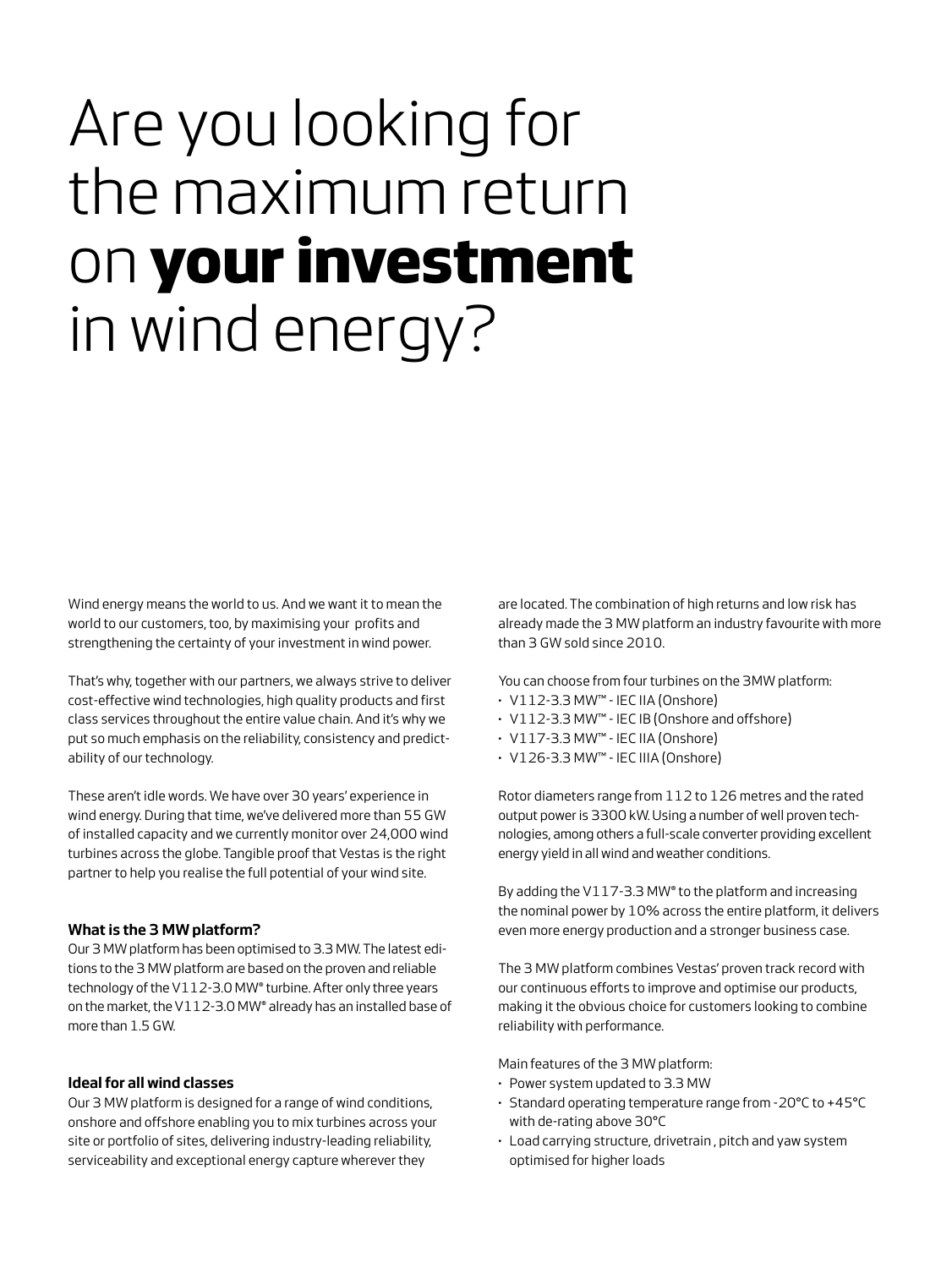# **3.3 MW**

Our engineers have increased the nominal power by 10% across the entire platform optimizing your energy production significantly.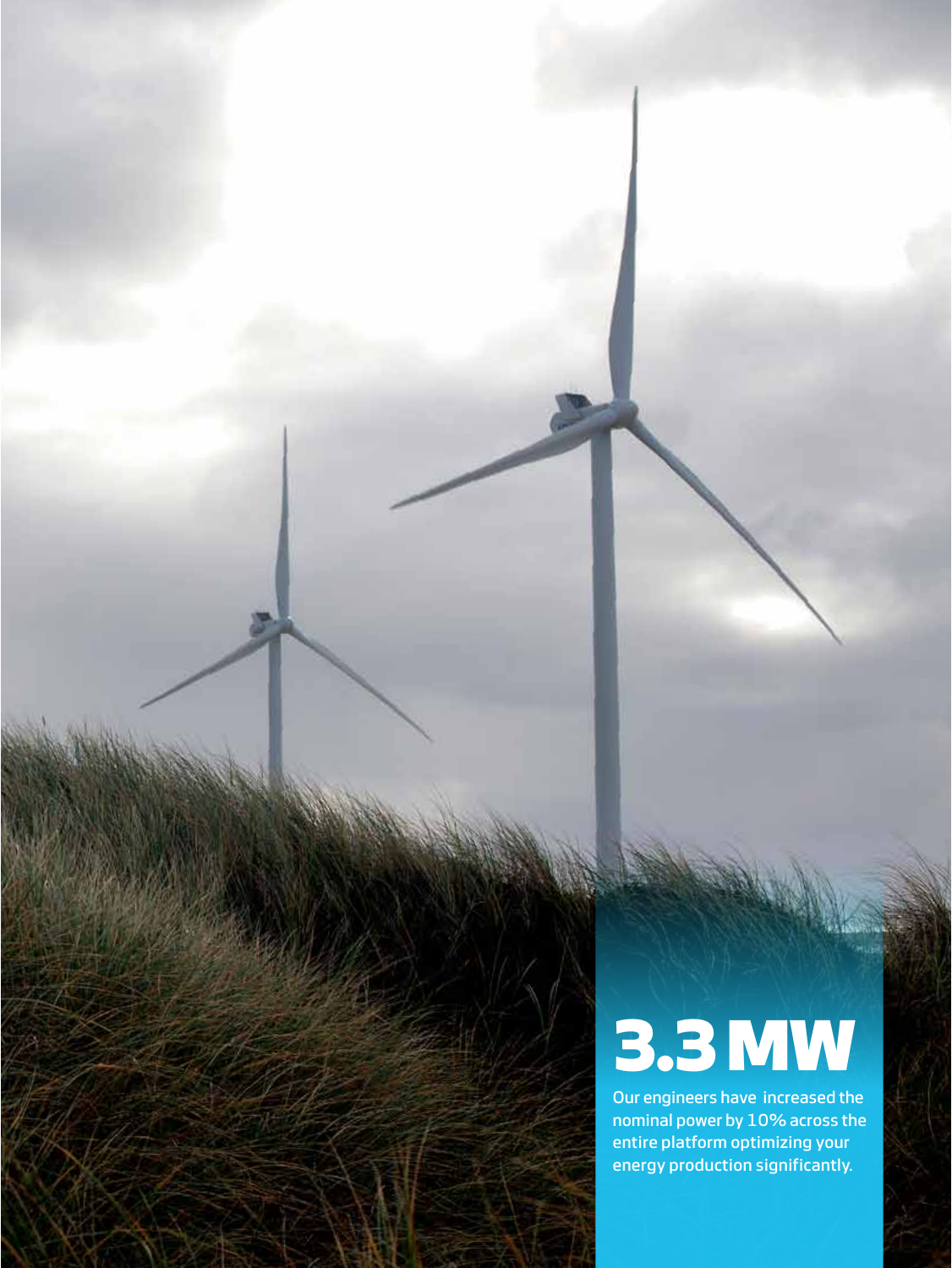# How does our technology generate **more energy?**

#### **More power for every wind site**

All turbines of the 3 MW platform have an increased nominal power and are available with several noise modes to meet most site-specific sound level restrictions with an optimised production.

The power system enables superior grid support. What's more, it is capable of maintaining production across severe drops in grid voltage, while simultaneously minimising tower and foundation loads. It also allows rapid down-rating of production to 20 per cent.

With a full-scale converter, the 3 MW platform meets even the most challenging grid requirements, in almost any corner of the world.

## **Proven technologies - from the company that invented them**

The 3MW platform is a low-risk choice. It is based on the proven technologies that underpin the +55,000 Vestas turbines installed around the world. Using the best features from across the range, as well as some of the industry's most stringently tested components and systems, the platform's reliable design minimises downtime – helping to give you the best possible return on your investment.

With an operating range that covers all wind classes, our 3 MW platform delivers unrivalled energy production. The proven blade technology from the V112-3.0 MW® is used on the new V112-3.3 MW™ and on the V117-3.3 MW™. The industry known structural shell blades are used on the V126-3.3 MW™.

#### **Reliable and robust**

The Vestas Test Centre is unrivalled in the wind industry. We test most nacelle components using Highly Accelerated Life Testing (HALT) to ensure reliability. For critical components, HALT identifies potential failure modes and mechanisms. Specialised test rigs ensure strength and robustness for the gearbox, generator, yaw and pitch system, lubrication system and accumulators.

Our quality-control system ensures that each component is produced to design specifications and performs at site. We systematically monitor measurement trends that are critical to quality, locating defects before they occur.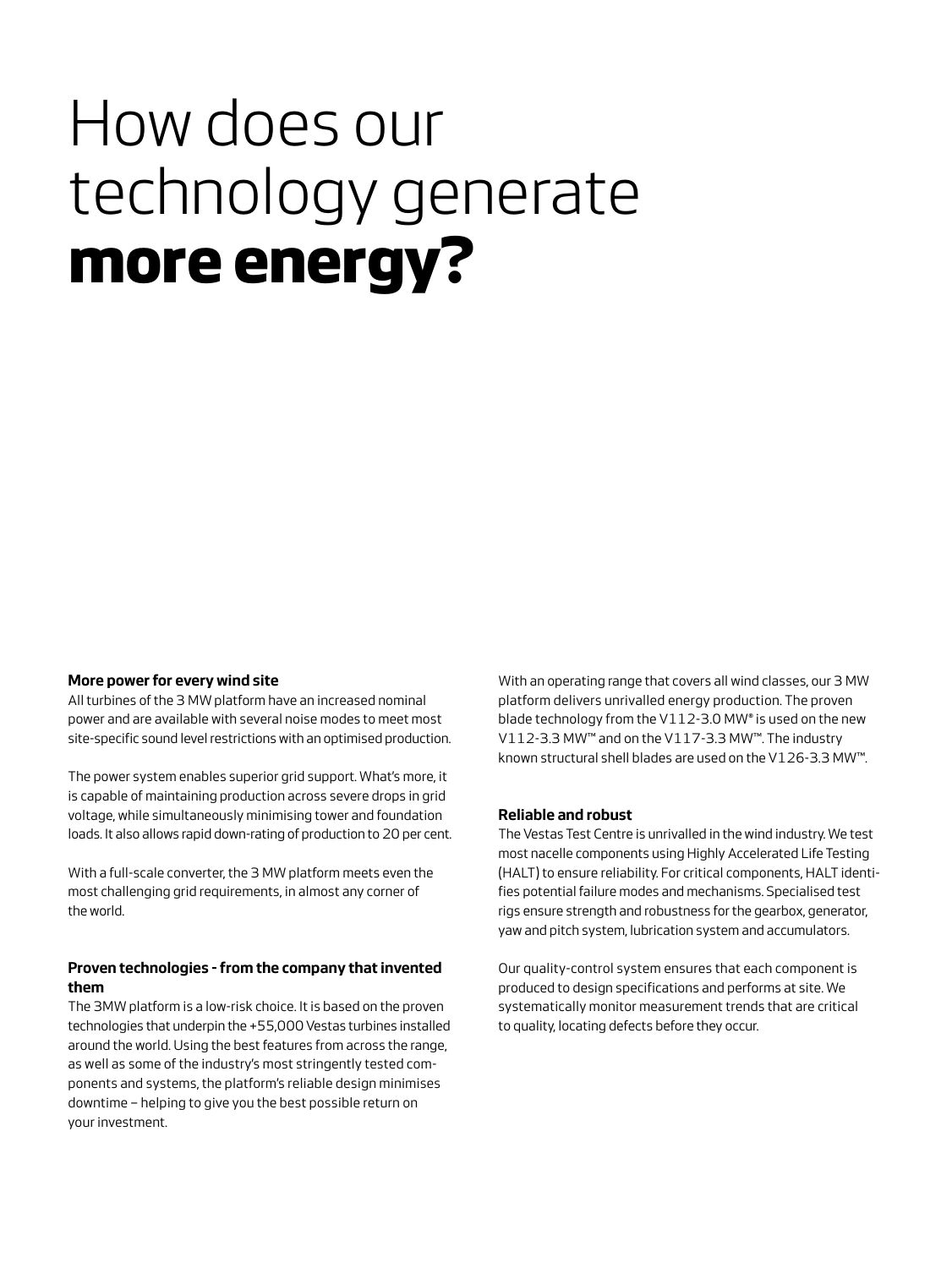The 3 MW platform covers all wind segments enabling you to find the best turbine for your specific site.

#### **Windclasses - IEC**

| <b>TURBINE TYPE</b>   | IEC III (6.0-7.5 m/s) | IEC II (7.5-8.5 m/s) | IECI(8.5-10.0 m/s)                |
|-----------------------|-----------------------|----------------------|-----------------------------------|
| <b>3 MW TURBINES</b>  |                       |                      |                                   |
| V112-3.3 MW™ IEC IB   |                       |                      |                                   |
| V112-3.3 MW™ IEC IIA  |                       |                      |                                   |
| V117-3.3 MW™ IEC IIA  |                       |                      |                                   |
| V126-3.3 MW™ IEC IIIA |                       |                      |                                   |
|                       |                       | Turbulence level A   | $\blacksquare$ Turbulence level B |

#### **Options available for the 3 MW platform**

An option is an extra feature that can be added to the turbine to suit a project's specific needs. By adding options to the standard turbine, we can enhance the performance of the wind power project and facilitate a shorter permitting cycle at restricted sites. The options can even be a decisive factor in realizing your specific project, and the business case certainty of the investment.

Here is a list of the options available for the 3 MW platform:

- · Condition Monitoring System
- · Service personnel lift
- · Aviation lights
- · Aviation markings on the blades
- · Low temperature operation to 30°C
- · Ice detection
- · Fire Suppression
- · Shadow detection
- · Increased Cut-In
- · Obstacle Collision Avoidance System (OCAS™)

## **Life testing**

The Vestas Test Centre has the unique ability to test complete nacelles using technologies like Highly Accelerated Life Testing (HALT). This rigorous testing of new components ensures the reliability of the 3 MW platform.

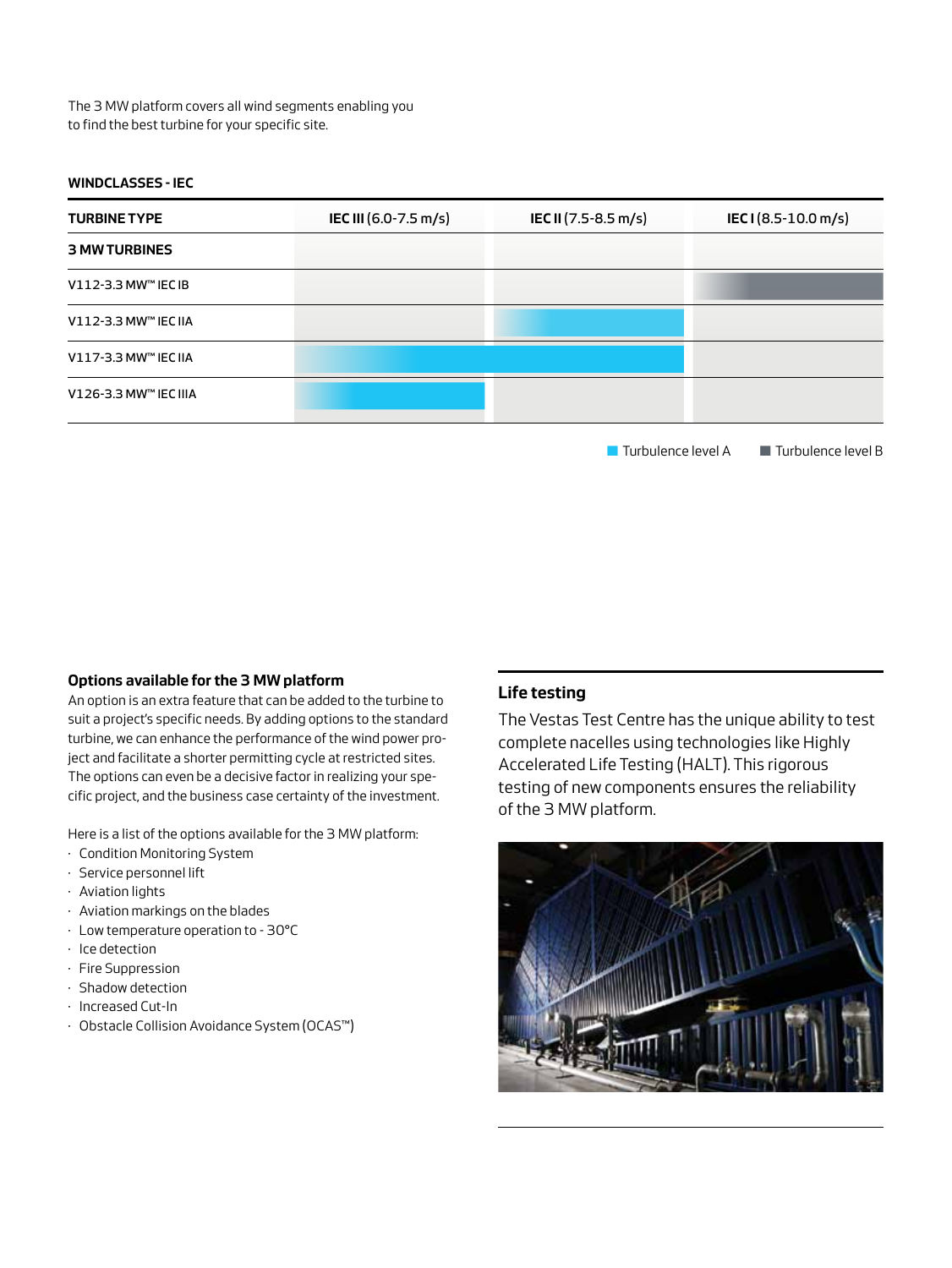## Would you **benefit** from uninterrupted control of wind energy production?

## **Knowledge about wind project planning is key**

Getting your wind energy project up and operating as quickly as possible is fundamental to its long-term success. One of the first and most important steps is to identify the most suitable location for your wind power plant. Vestas' SiteHunt® is an advanced analytical tool that examines a broad spectrum of wind and weather data to evaluate potential sites and establish which of them can provide optimum conditions for your project.

In addition, SiteDesign® optimises the layout of your wind power plant. SiteDesign® runs Computational Fluid Dynamics (CFD) software on our powerful in-house supercomputer Firestorm to perform simulations of the conditions on site and analyse their effects over the whole operating life of the plant. Put simply, it finds the optimal balance between the estimated ratio of annual revenue to operating costs over the lifetime of your plant, to determine your project's true potential and provide a firm basis for your investment decision.

The complexity and specific requirements of grid connections vary considerably across the globe, making the optimal design of electrical components for your wind power plant essential. By identifying grid codes early in the project phase and simulating extreme operating conditions, Electrical PreDesign provides you with an ideal way to build a grid compliant, productive and highly profitable wind power plant. It allows customised collector network cabling, substation protection and reactive power compensation, which boost the cost efficiency of your business.

#### **Advanced monitoring and real-time plant control**

All our wind turbines can benefit from VestasOnline® Business, the latest Supervisory Control and Data Acquisition (SCADA) system for modern wind power plants.

This flexible system includes an extensive range of monitoring and management functions to control your wind power plant. VestasOnline® Business enables you to optimise production levels,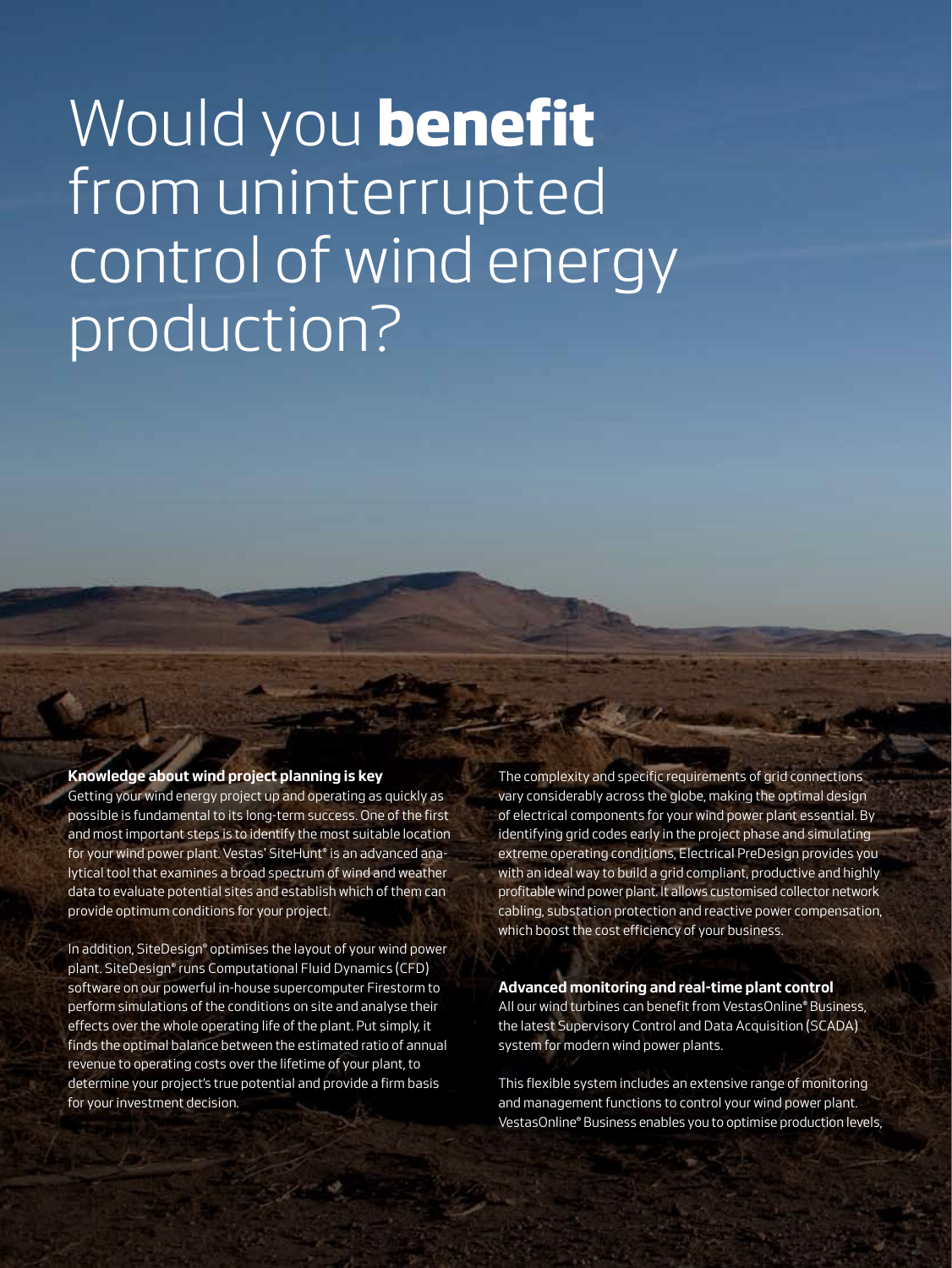## **+24.000**

The Vestas Performance and Diagnostics Centre monitors more than 24,000 turbines worldwide. We use this information to continually develop and improve our products and services.

monitor performance and produce detailed, tailored reports from anywhere in the world. The VestasOnline® Power Plant Controller offers scalability and fast, reliable real-time control and features customisable configuration, allowing you to implement any control concept needed to meet local grid requirements.

#### **Surveillance, maintenance and service**

Operating a large wind power plant calls for efficient management strategies to ensure uninterrupted power production and to control operational expenses. We offer 24/7 monitoring, performance reporting and predictive maintenance systems to improve turbine performance and availability. Predicting faults in advance is essential, helping to avoid costly emergency repairs and unscheduled interruptions to energy production.

Our Condition Monitoring System (CMS) assesses the status of the turbines by analysing vibration signals. For example, by measuring the vibration of the drive train, it can detect faults at an early stage and monitor any damage. This information allows pre-emptive maintenance to be carried out before the component fails, reducing repair costs and production loss.

Additionally, our Active Output Management® (AOM) concept provides detailed plans and long term agreements for service and maintenance, online monitoring, optimisation and troubleshooting. It is possible to get a full scope contract, combining your turbines' state-of-the-art technology with guaranteed time or energy-based availability performance targets, thereby creating a solid base for your power plant investment. The Active Output Management® agreement provides you with long term and financial operational peace of mind for your business case.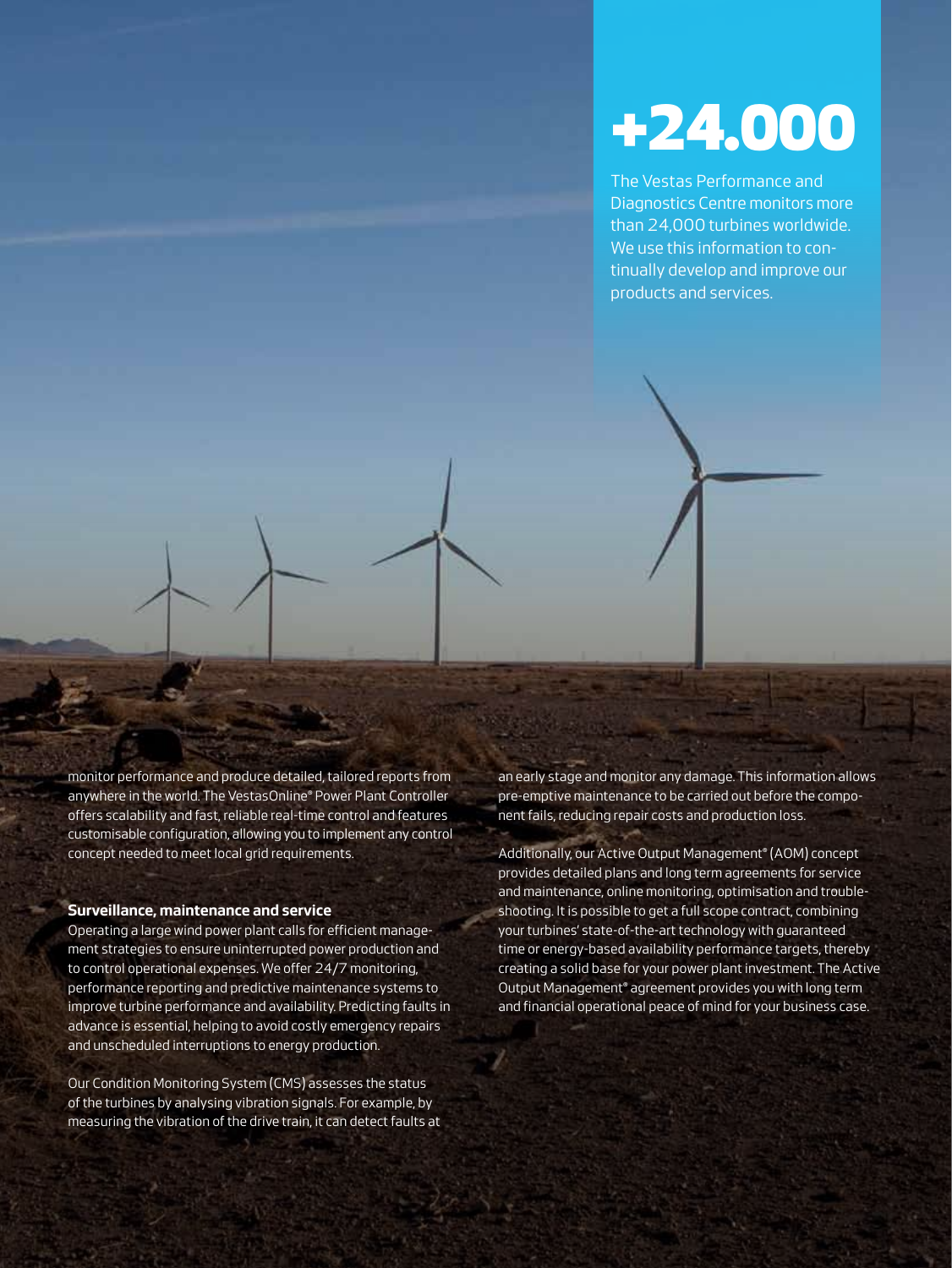# **V112-3.3 MW™ IEC IB** Facts & figures

| <b>POWER REGULATION</b>                                                                 | Pitch regulated with       |
|-----------------------------------------------------------------------------------------|----------------------------|
|                                                                                         | variable speed             |
| <b>OPERATING DATA</b>                                                                   |                            |
| Rated power                                                                             | 3,300 kW                   |
| Cut-in wind speed                                                                       | 3 m/s                      |
| Cut-out wind speed                                                                      | 25 m/s                     |
| Re cut-in wind speed                                                                    | $23 \text{ m/s}$           |
| Wind class                                                                              | <b>IEC IB</b>              |
| Standard operating temperature range from - 20°C to +45°C<br>with de-rating above 30°C* |                            |
| *subject to different temperature options                                               |                            |
| <b>SOUND POWER</b>                                                                      |                            |
| (Noise modes dependent on site and country)                                             |                            |
| <b>ROTOR</b>                                                                            |                            |
| Rotor diameter                                                                          | 112 m                      |
| Swept area                                                                              | 9,852 m <sup>2</sup>       |
| Air brake                                                                               | full blade feathering with |
|                                                                                         | 3 pitch cylinders          |
| <b>ELECTRICAL</b>                                                                       |                            |
| Frequency                                                                               | 50/60 Hz                   |
| Converter                                                                               | full scale                 |
| <b>GEARBOX</b>                                                                          |                            |
| Type                                                                                    | two planetary stages and   |
|                                                                                         | one helical stage          |
| TOWER                                                                                   |                            |
| Hub height                                                                              | site specific              |
| <b>NACELLE DIMENSIONS</b>                                                               |                            |
| Height for transport                                                                    | 3.4 <sub>m</sub>           |
| Height installed                                                                        |                            |
| (incl. CoolerTop®)                                                                      | 6.8 m                      |
| Length                                                                                  | 12.8 m                     |
| Width                                                                                   | 4.0 <sub>m</sub>           |
|                                                                                         |                            |

| <b>HUB DIMENSIONS</b>                      |                   |
|--------------------------------------------|-------------------|
| Max. transport height                      | 3.74 m            |
| Max. transport width                       | 3.75 <sub>m</sub> |
| Max. transport length                      | 5.42 m            |
| <b>BLADE DIMENSIONS</b>                    |                   |
| Length                                     | 54.65 m           |
| Max chord                                  | 4 m               |
| Max. weight per unit for<br>transportation | 70 metric tonnes  |

#### **Turbine Options**

- · Condition Monitoring System
- · Service personnel lift
- · Aviation lights
- · Aviation markings on the blades
- · Low temperature operation to 30°C
- · Ice detection
- · Fire Suppression
- · Shadow detection
- · Increased Cut-In
- · Obstacle Collision Avoidance System (OCAS™)

#### **Annual Energy Production**



#### **Assumptions**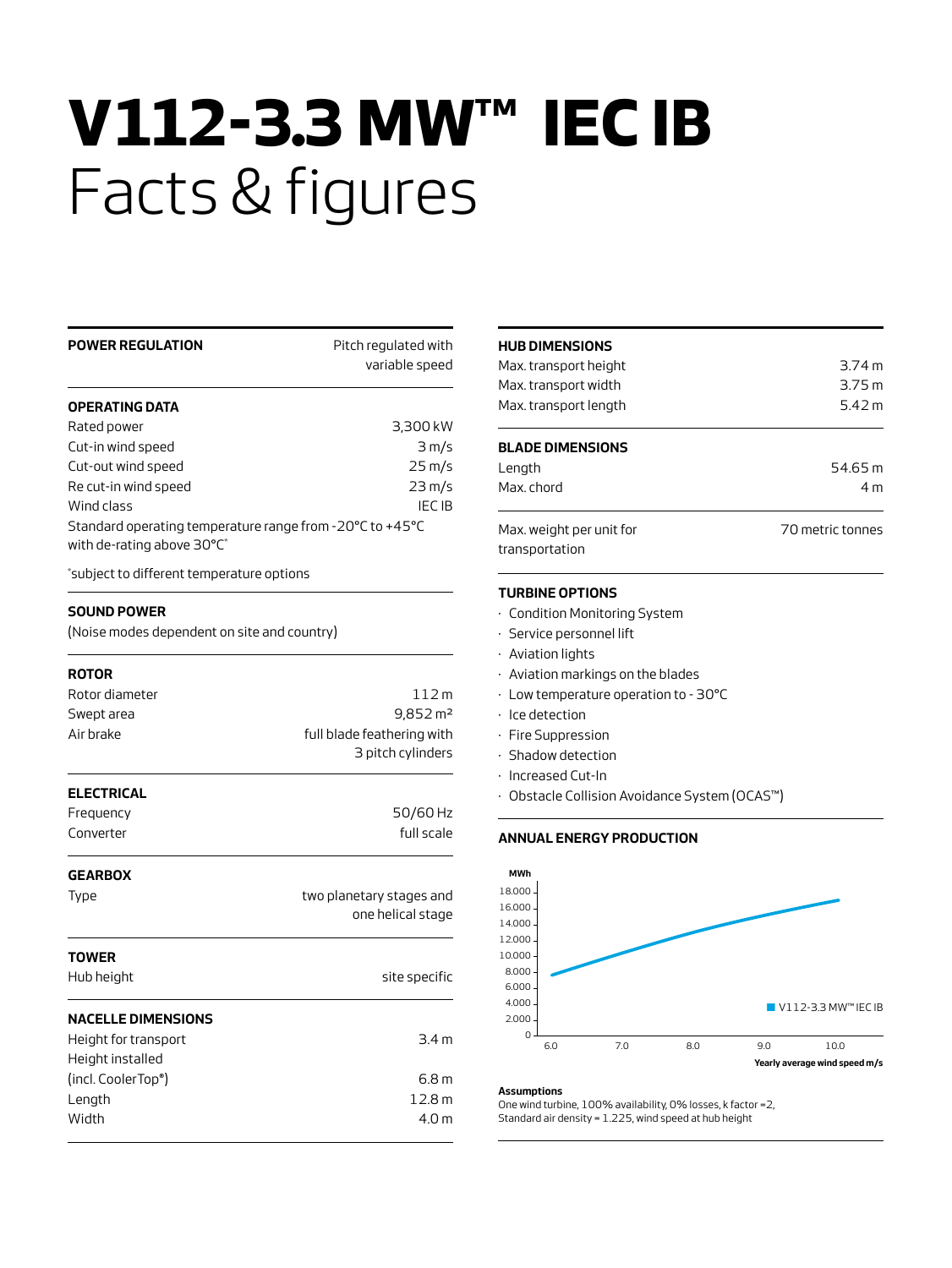## **POWER CURVE FOR V112-3.3 MW™ IEC IB**

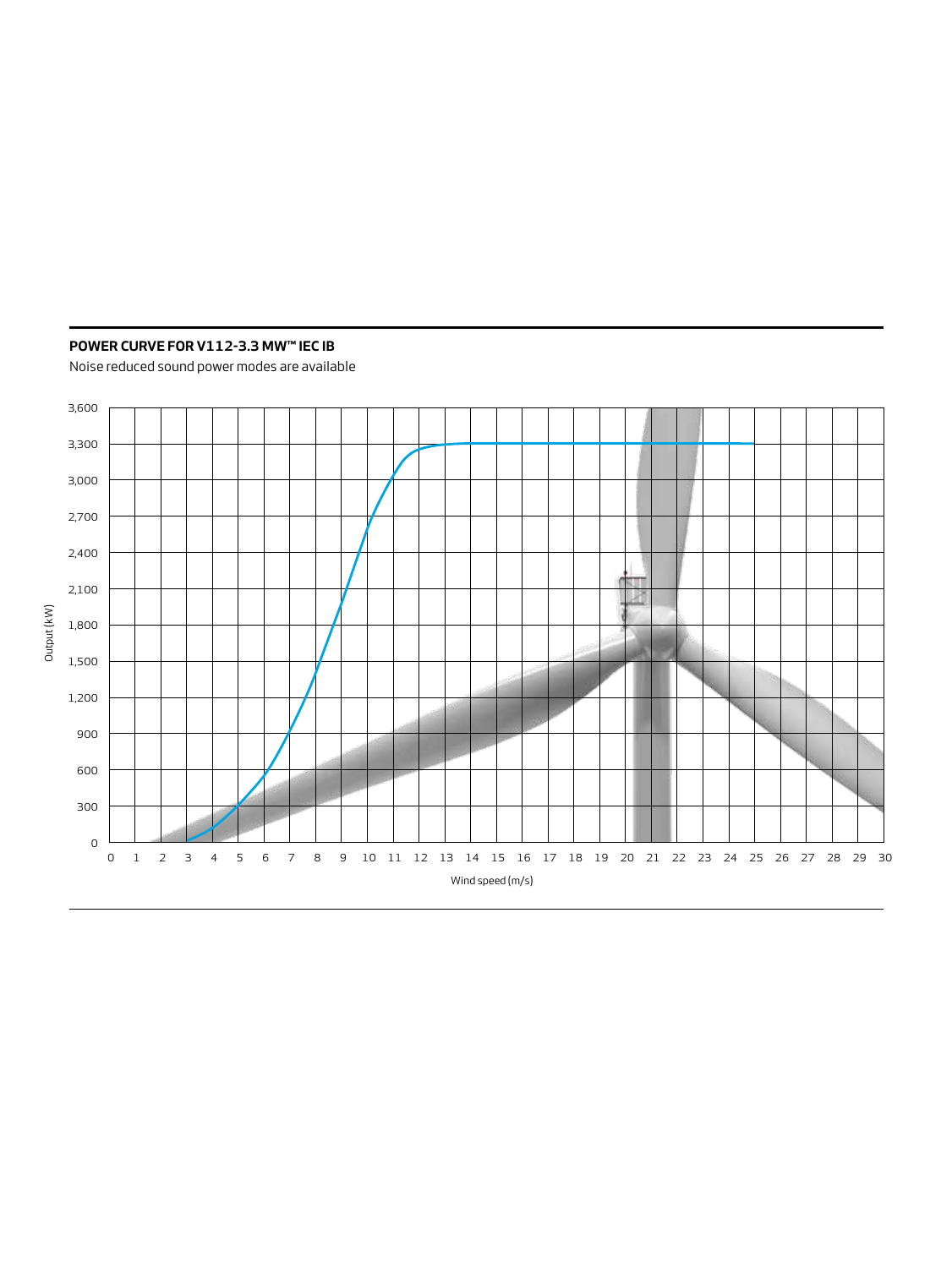# **V112-3.3 MW™ IEC IIA** Facts & figures

| <b>POWER REGULATION</b>                                                                | Pitch regulated with<br>variable speed |
|----------------------------------------------------------------------------------------|----------------------------------------|
| <b>OPERATING DATA</b>                                                                  |                                        |
| Rated power                                                                            | 3,300 kW                               |
| Cut-in wind speed                                                                      | 3 m/s                                  |
| Cut-out wind speed                                                                     | $25 \text{ m/s}$                       |
| Re cut-in wind speed                                                                   | $23 \text{ m/s}$                       |
| Wind class                                                                             | IEC IIA/DIBt3                          |
| Standard operating temperature range from -20°C to +45°C<br>with de-rating above 30°C* |                                        |
|                                                                                        |                                        |

\* subject to different temperature options

#### **SOUND POWER**

(Noise modes dependent on site and country)

#### **ROTOR**

| Rotor diameter    | 112m                       |
|-------------------|----------------------------|
| Swept area        | $9.852 \,\mathrm{m}^2$     |
| Air brake         | full blade feathering with |
|                   | 3 pitch cylinders          |
| <b>ELECTRICAL</b> |                            |
| Frequency         | 50/60 Hz                   |
| Converter         | full scale                 |

#### **GEARBOX**

| <b>Type</b> | two planetary stages and |
|-------------|--------------------------|
|             | one helical stage        |

#### **TOWER**

| Hub heiahts | 84 m (IEC IIA), 94 m (IEC IIA/DIBt3),                 |
|-------------|-------------------------------------------------------|
|             | 119 m (IEC IIIA og DIBt3) and 140 m (IEC IIIA /DIBt2) |

| <b>NACELLE DIMENSIONS</b>        |                   |
|----------------------------------|-------------------|
| Height for transport             | 3.4 m             |
| Height installed                 |                   |
| (incl. Cooler Top <sup>®</sup> ) | 6.8 m             |
| Length                           | 12.8 <sub>m</sub> |
| Width                            | 4.0 <sub>m</sub>  |
|                                  |                   |

| <b>HUB DIMENSIONS</b>                      |                  |
|--------------------------------------------|------------------|
| Max. transport height                      | 3.74 m           |
| Max. transport width                       | 3.75 m           |
| Max. transport length                      | 5.42 m           |
| <b>BLADE DIMENSIONS</b>                    |                  |
| Length                                     | 54.65 m          |
| Max chord                                  | 4 <sub>m</sub>   |
| Max. weight per unit for<br>transportation | 70 metric tonnes |

## **Turbine Options**

- · Condition Monitoring System
- · Service personnel lift
- · Aviation lights
- · Aviation markings on the blades
- · Low temperature operation to 30°C
- · Ice detection
- · Fire Suppression
- · Shadow detection
- · Increased Cut-In
- · Obstacle Collision Avoidance System (OCAS™)

#### **Annual Energy Production**



#### **Assumptions**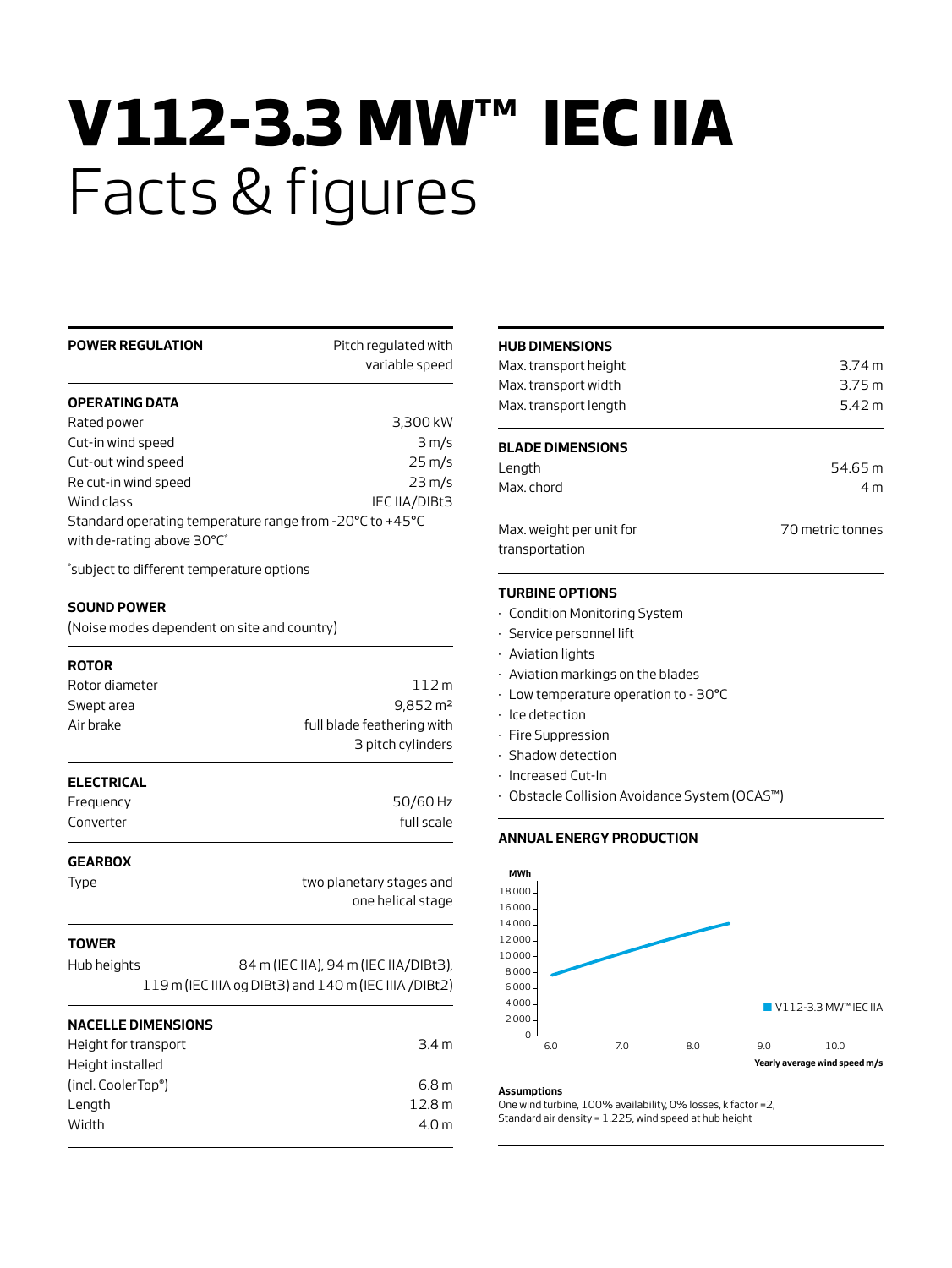## **POWER CURVE FOR V112-3.3 MW™ IEC IIA**

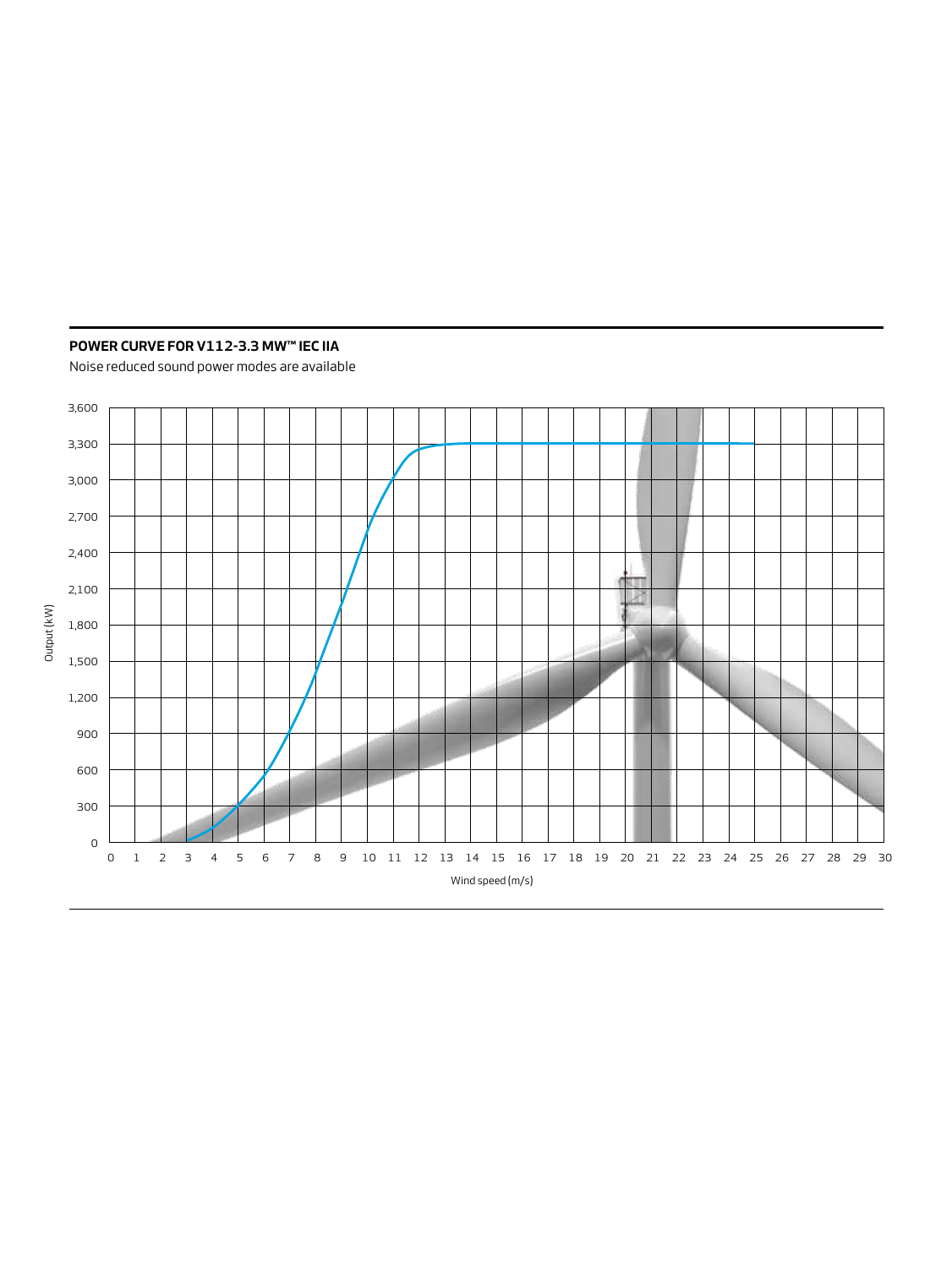# **V117-3.3 MW™ IEC IIA** Facts & figures

3 pitch cylinders

| <b>POWER REGULATION</b>                                                                | Pitch regulated with<br>variable speed |
|----------------------------------------------------------------------------------------|----------------------------------------|
| <b>OPERATING DATA</b>                                                                  |                                        |
| Rated power                                                                            | 3,300 kW                               |
| Cut-in wind speed                                                                      | 3 m/s                                  |
| Cut-out wind speed                                                                     | $25 \,\mathrm{m/s}$                    |
| Re cut-in wind speed                                                                   | $23 \text{ m/s}$                       |
| Wind class                                                                             | IEC IIA/DIBt2                          |
| Standard operating temperature range from -20°C to +45°C<br>with de-rating above 30°C* |                                        |
| *subject to different temperature options                                              |                                        |
| <b>SOUND POWER</b>                                                                     |                                        |
| (Noise modes dependent on site and country)                                            |                                        |
| <b>ROTOR</b>                                                                           |                                        |
| Rotor diameter                                                                         | 117 m                                  |

| <b>ELECTRICAL</b> |  |
|-------------------|--|

| Frequency | 50/60 Hz   |
|-----------|------------|
| Converter | full scale |

Swept area  $10,751$  m<sup>2</sup> Air brake **full blade feathering with** 

#### **GEARBOX**

| <b>Type</b>                      | two planetary stages and<br>one helical stage |
|----------------------------------|-----------------------------------------------|
| <b>TOWER</b><br>Hub heights      | $91.5$ m (IEC IIA/DIBt3)                      |
|                                  | 116.5 m (IEC IIA/DIBt2)                       |
| <b>NACELLE DIMENSIONS</b>        |                                               |
| Height for transport             | 3.4 <sub>m</sub>                              |
| Height installed                 |                                               |
| (incl. Cooler Top <sup>®</sup> ) | 6.8 <sub>m</sub>                              |
| Length                           | 12.8 m                                        |
| Width                            | 4.0 m                                         |

| <b>HUB DIMENSIONS</b>                      |                  |  |
|--------------------------------------------|------------------|--|
| Max. transport height                      | 3.74 m           |  |
| Max. transport width                       | 3.75 m           |  |
| Max. transport length                      | 5.42m            |  |
| <b>BLADE DIMENSIONS</b>                    |                  |  |
| Length                                     | 57.15 m          |  |
| Max chord                                  | 4 m              |  |
| Max, weight per unit for<br>transportation | 70 metric tonnes |  |

## **Turbine Options**

- · Condition Monitoring System
- · Service personnel lift
- · Aviation lights
- · Aviation markings on the blades
- · Low temperature operation to 30°C
- · Ice detection
- · Fire Suppression
- · Shadow detection
- · Increased Cut-In
- · Obstacle Collision Avoidance System (OCAS™)

#### **Annual Energy Production**



#### **Assumptions**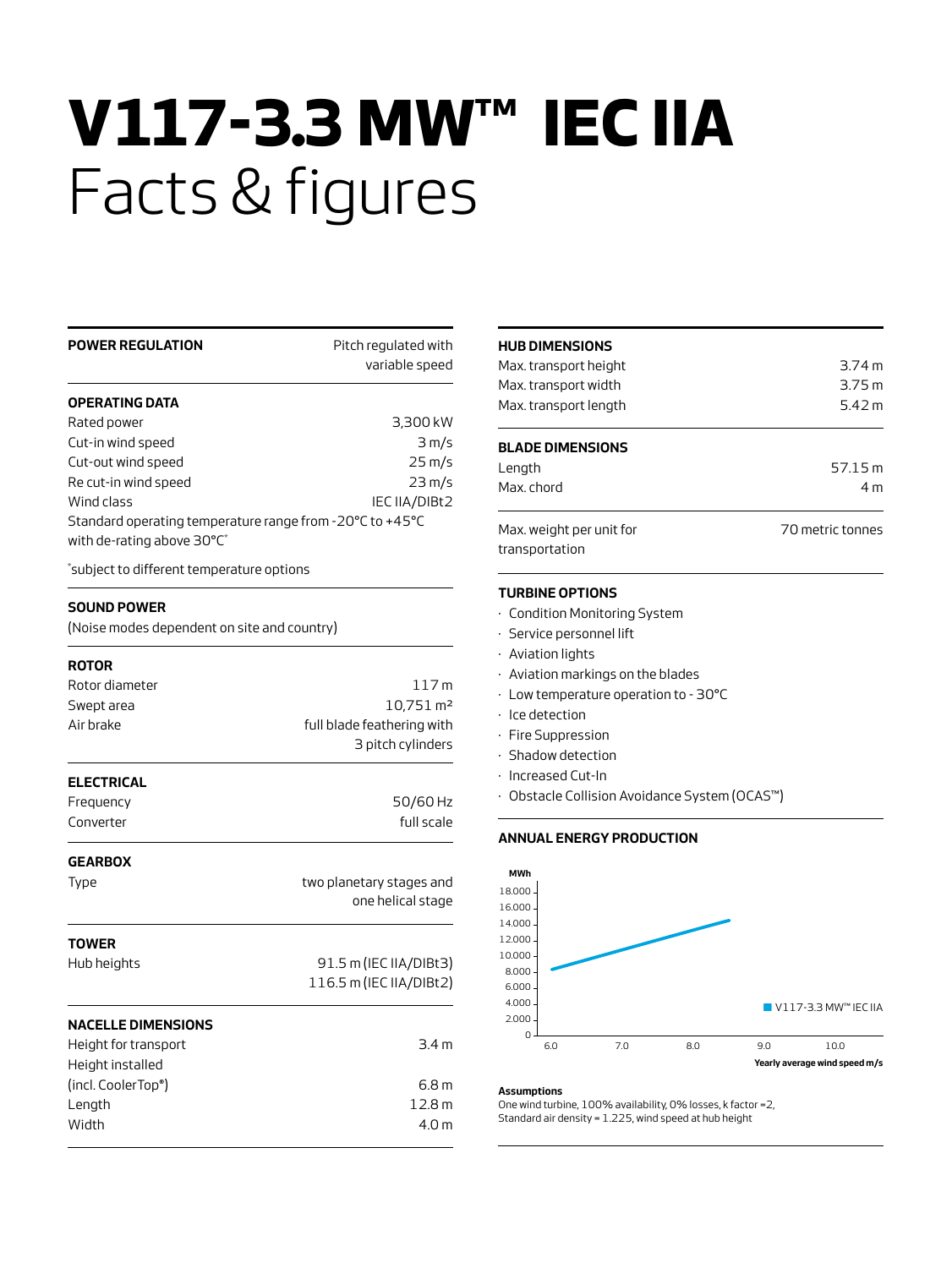## **POWER CURVE FOR V117-3.3 MW™ IEC IIA**

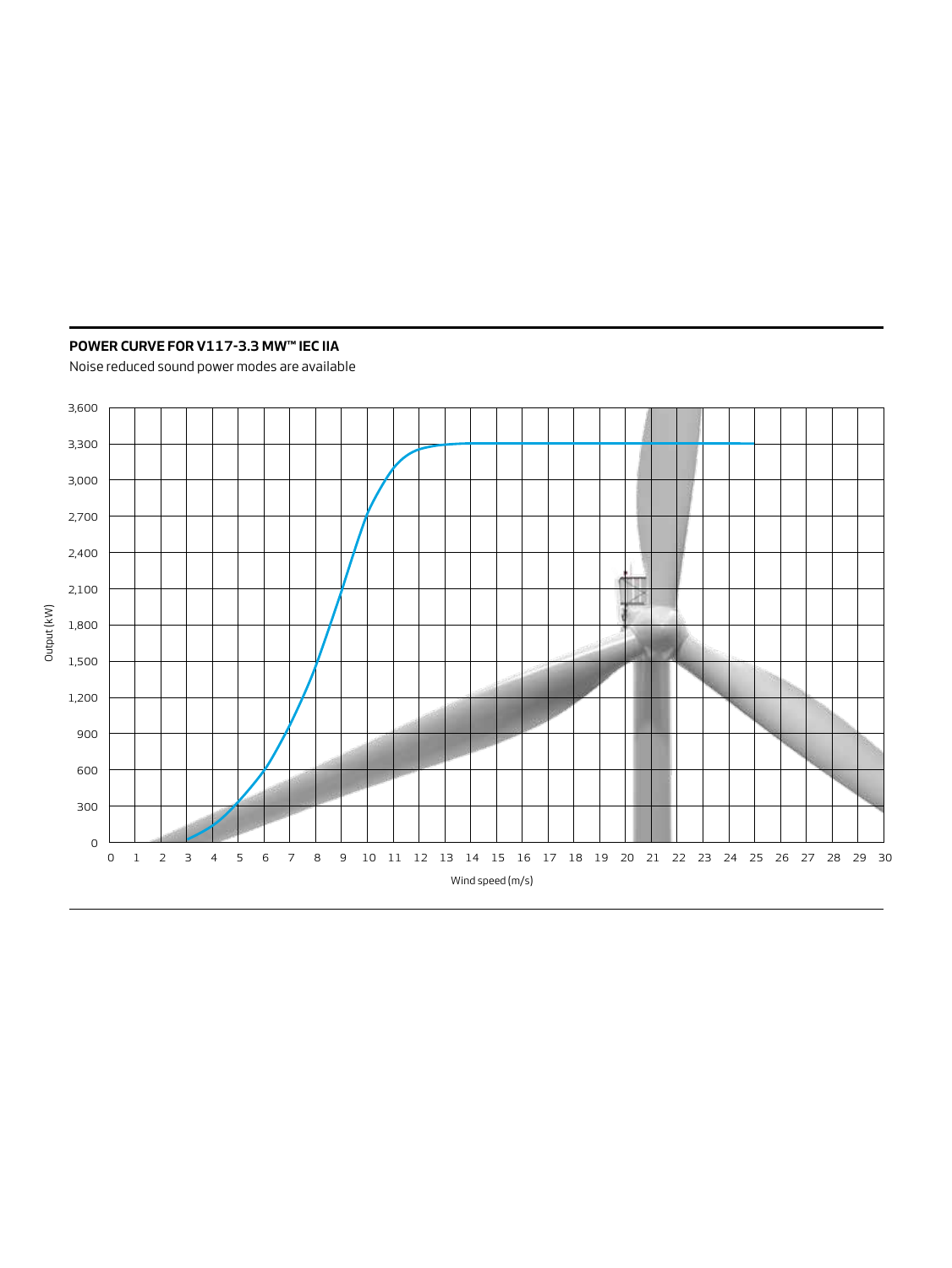# **V126-3.3 MW™ IEC IIIA** Facts & figures

| <b>POWER REGULATION</b>                                                                | Pitch regulated with<br>variable speed |
|----------------------------------------------------------------------------------------|----------------------------------------|
| <b>OPERATING DATA</b>                                                                  |                                        |
| Rated power                                                                            | 3,300 kW                               |
| Cut-in wind speed                                                                      | 3 m/s                                  |
| Cut-out wind speed                                                                     | 22.5 m/s                               |
| Re cut-in wind speed                                                                   | $20 \,\mathrm{m/s}$                    |
| Wind class                                                                             | IEC IIIA/DIBt2                         |
| Standard operating temperature range from -20°C to +45°C<br>with de-rating above 30°C* |                                        |
| *subject to different temperature options                                              |                                        |
| <b>SOUND POWER</b>                                                                     |                                        |
| (Noise modes dependent on site and country)                                            |                                        |

| Rotor diameter                   | 126m                       |  |
|----------------------------------|----------------------------|--|
| Swept area                       | 12,469 m <sup>2</sup>      |  |
| Air brake                        | full blade feathering with |  |
|                                  | 3 pitch cylinders          |  |
| <b>ELECTRICAL</b>                |                            |  |
| Frequency                        | 50 Hz                      |  |
| Converter                        | full scale                 |  |
| <b>GEARBOX</b>                   |                            |  |
| Type                             | two planetary stages and   |  |
|                                  | one helical stage          |  |
| <b>TOWER</b>                     |                            |  |
| Hub heights                      | $117$ m (IEC IIIB)         |  |
|                                  | 137 m (IEC IIIA/DIBt2)     |  |
| <b>NACELLE DIMENSIONS</b>        |                            |  |
| Height for transport             | 3.4 <sub>m</sub>           |  |
| Height installed                 |                            |  |
| (incl. Cooler Top <sup>®</sup> ) | 6.8 <sub>m</sub>           |  |
| Length                           | 12.8 m                     |  |
| Width                            | 4.0 <sub>m</sub>           |  |
|                                  |                            |  |

| <b>HUB DIMENSIONS</b>                      |                  |  |
|--------------------------------------------|------------------|--|
| Max. transport height                      | 3.74 m           |  |
| Max. transport width                       | 3.75 m           |  |
| Max. transport length                      | 5.42 m           |  |
| <b>BLADE DIMENSIONS</b>                    |                  |  |
| Length                                     | 62 m             |  |
| Max chord                                  | 4 <sub>m</sub>   |  |
| Max. weight per unit for<br>transportation | 70 metric tonnes |  |

## **Turbine Options**

- · Condition Monitoring System
- · Service personnel lift
- · Aviation lights
- · Aviation markings on the blades
- · Low temperature operation to 30°C
- · Ice detection
- · Fire Suppression
- · Shadow detection
- · Increased Cut-In
- · Obstacle Collision Avoidance System (OCAS™)

#### **Annual Energy Production**



#### **Assumptions**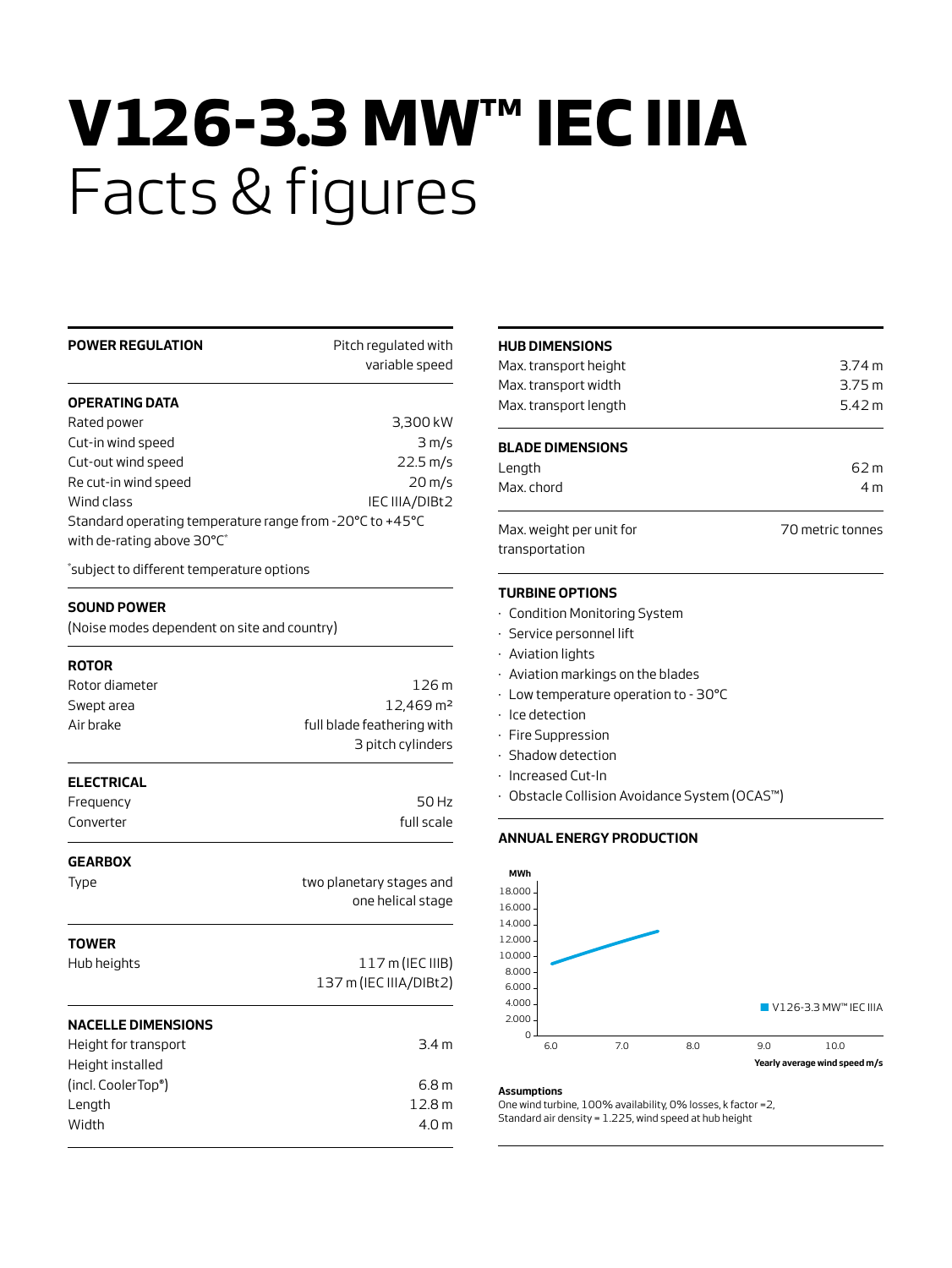## **POWER CURVE FOR V126-3.3 MW™ IEC IIIA**